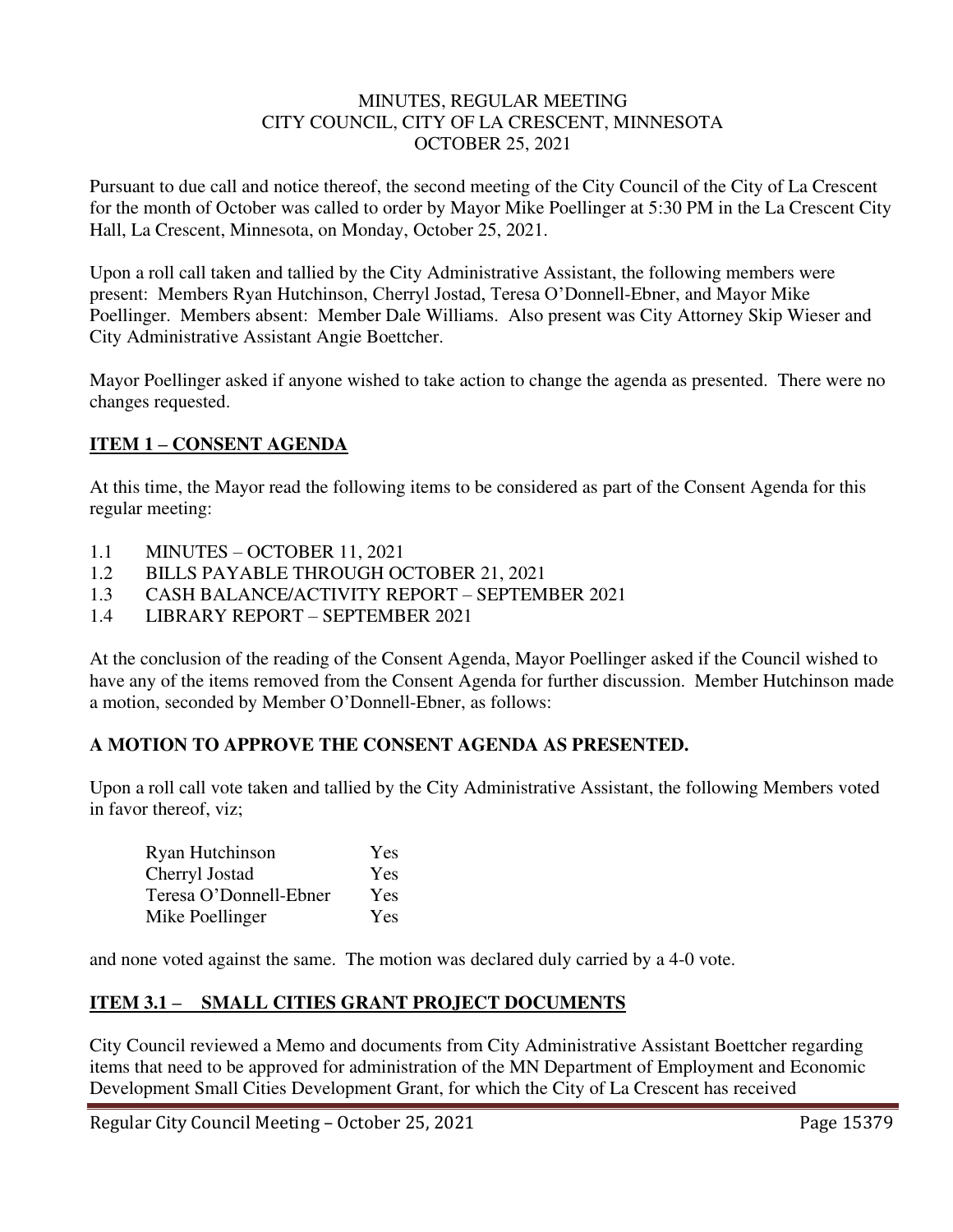\$552,000.00. Cindy Vitse from SEMCAC was in attendance to review and answer questions. Following discussion, Member O'Donnell-Ebner introduced the following resolution and moved its passage and adoption:

## **RESOLUTION 10-21-33**

### **A RESOLUTION ADOPTING POLICIES FOR ADMINISTRATION OF MN DEPARTMENT OF EMPLOYMENT & ECONOMIC DEVELOPMENT SMALL CITIES DEVELOPMENT GRANT**

WHEREAS, the City of La Crescent has entered into an agreement with the State of Minnesota, Department of Employment and Economic Development for the allocation of grant funding by the United States Department of Housing and Urban Development under the Community Development Block Grant Program with the City of La Crescent acting as the legal sponsor for the project, and;

WHEREAS, the City of La Crescent has entered into an agreement with Semcac to coordinate and administer the program which includes owner occupied single family rehabilitation, and;

WHEREAS, certain guidelines, policies and procedures are required to enable Semcac and the City to achieve the goals of the Small Cities Development Program,

NOW, THEREFORE, BE IT RESOLVED, the City of La Crescent adopts the attached policies as listed herein, for the Small Cities Development Program:

Conflict of Interest Policy Drug Free Policy Section 3 Plan Program Income Plan Fair Housing Action Plan Excessive Force Policy Residential Anti-Displacement and Relocation Assistance Plan Affirmative Action/Equal Employment/Data Privacy/Sexual Harassment

BE IT FURTHER RESOLVED, the City approves the Policies and Procedures Manual for SCDP Owner Occupied Program for the City of La Crescent and included for city approval and signatures is the Administrative Contract between La Crescent and Semcac.

I CERTIFY THAT the above resolution was adopted by the City Council of the City of La Crescent on this  $25<sup>th</sup>$  day of October, 2021.

\_\_\_\_\_\_\_\_\_\_\_\_\_\_\_\_\_\_\_\_\_\_\_\_\_\_\_\_\_\_\_\_\_\_\_\_\_ \_\_\_\_\_\_\_\_\_\_\_\_\_\_\_\_\_\_\_\_\_\_\_\_\_\_\_\_\_\_\_\_\_\_\_\_\_\_\_\_\_ Mike Poellinger, Mayor, City of La Crescent Bill Waller, City Administrator, City of La Crescent

The foregoing motion was duly seconded by Member Hutchinson and upon a roll call vote taken and tallied by the City Administrative Assistant, all Members present voted in favor thereof, viz;

Regular City Council Meeting – October 25, 2021 Page 15380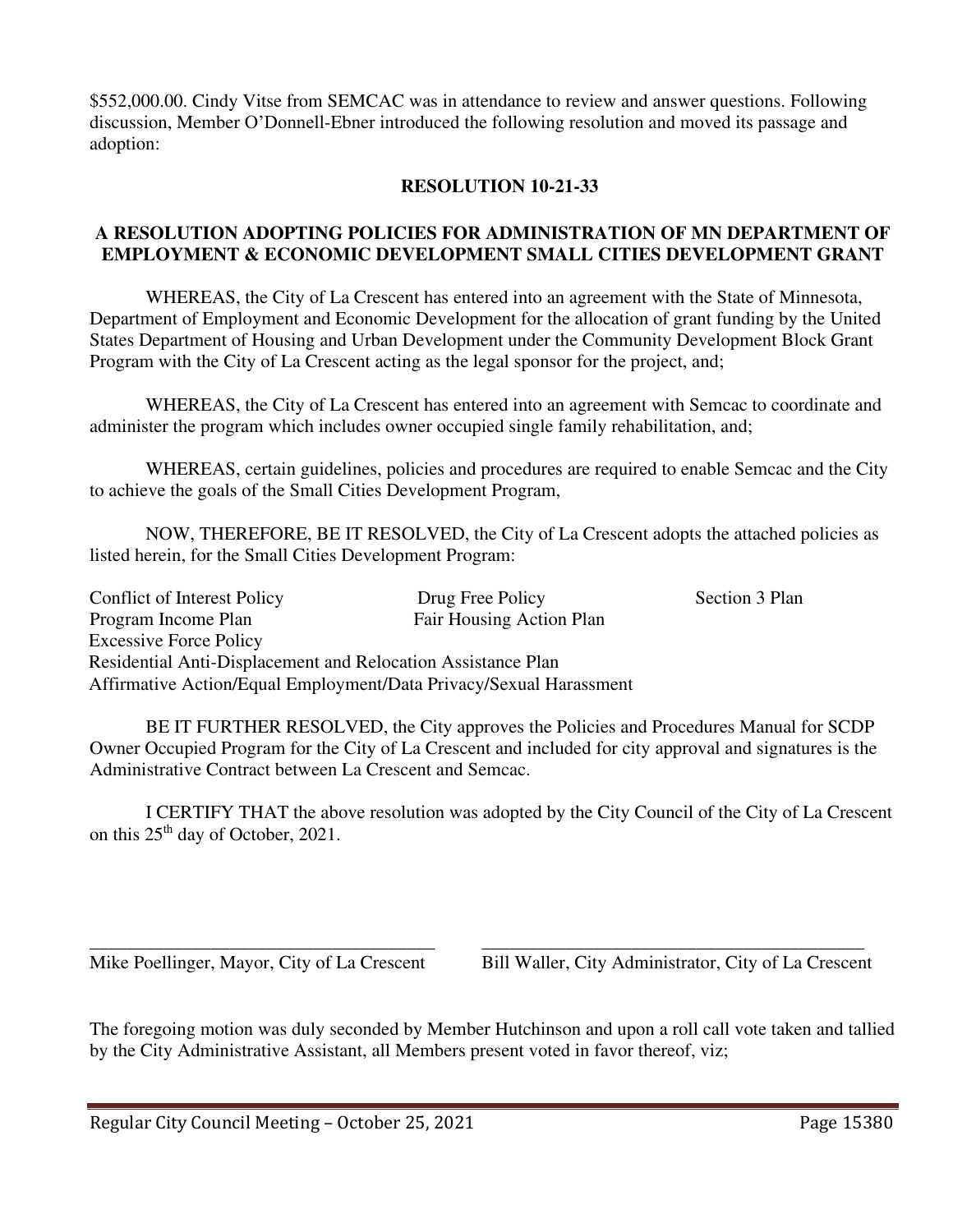| Ryan Hutchinson        | Yes |
|------------------------|-----|
| Cherryl Jostad         | Yes |
| Teresa O'Donnell-Ebner | Yes |
| Mike Poellinger        | Yes |

and none voted against the same. The motion was declared duly carried and the resolution duly passed and adopted by a 4-0 vote.

## **ITEM 3.2 – PLANNING COMMISSION MINUTES – 10/5/2021**

City Council reviewed a Memo from Jason Ludwigson, City Sustainability Coordinator, along with the minutes from the October 5, 2021 Planning Commission meeting. At the October 5<sup>th</sup> meeting, the Planning Commission voted to approve the final plat/administrative subdivision for 427 South 3rd Street and recommended to City Council to approve, with the following findings:

- 1. The request will not alter the essential character of the locality
- 2. The property owner proposes to use the property in a reasonable manner permitted by the zoning ordinance in residential areas to wit, residential housing.

3. The request is in harmony with the general purposes and intent of the ordinance and consistent with the comprehensive plan by improving the housing stock.

Following discussion, Member Hutchinson made a motion, seconded by Member O'Donnell-Ebner, as follows:

# **MOTION TO APPROVE THE FINAL PLAT/ADMINISTRATIVE SUBDIVISION FOR 427 SOUTH 3RD STREET AND TO ADOPT THE FINDINGS STATED ABOVE AND AS STATED IN THE OCTOBER 5, 2021 PLANNING COMMISSION MINUTES.**

Upon a roll call vote taken and tallied by the City Administrative Assistant, the following Members voted in favor thereof, viz;

| Ryan Hutchinson        | Yes |
|------------------------|-----|
| Cherryl Jostad         | Yes |
| Teresa O'Donnell-Ebner | Yes |
| Mike Poellinger        | Yes |

and none voted against the same. The motion was declared duly carried by a 4-0 vote.

# **ITEM 3.3 – SOLAR READY HOME CERTIFICATION**

Jason Ludwigson, City Sustainability Coordinator, reviewed with City Council the Solar Ready Home Certification form for the City of La Crescent. The Solar Ready Home Certification has been reviewed and amended with assistance from the GreenSteps Committee, City Staff, the Minnesota Department of Commerce, Great Plains Institute, University of Minnesota, local solar installers, and electricians. The goal of the Solar Ready Home Certification is to incentivize property owners to make low-cost installations of the infrastructure needed to make a building solar ready. Installing the components in the construction phase is more cost effective than installing them after construction is completed. The Solar Ready Home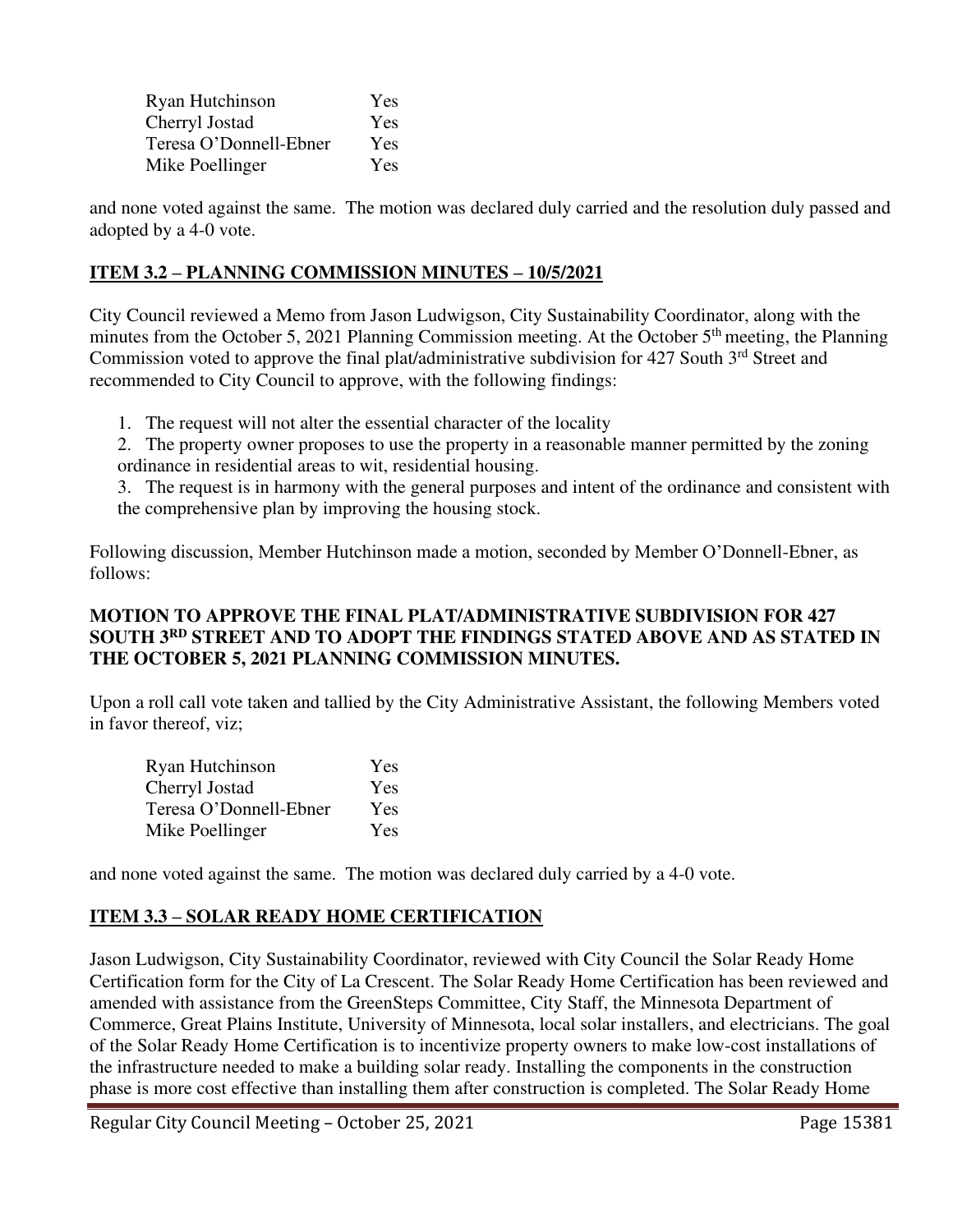Certification would come with a rebate for property owners of \$50.00. The rebate would come from the building permit for the property and would be awarded once the Solar Ready Home Certification is verified by the developer and city inspector. Following discussion, Member O'Donnell-Ebner made a motion, seconded by Member Hutchinson, as follows:

# **MOTION TO APPROVE THE SOLAR READY HOME CERTIFICATION FORM FOR THE CITY OF LA CRESCENT.**

Upon a roll call vote taken and tallied by the City Administrative Assistant, the following Members voted in favor thereof, viz;

| Ryan Hutchinson        | Yes |
|------------------------|-----|
| Cherryl Jostad         | Yes |
| Teresa O'Donnell-Ebner | Yes |
| Mike Poellinger        | Yes |

and none voted against the same. The motion was declared duly carried by a 4-0 vote.

### **ITEM 3.4 – PERSONNEL COMMITTEE RECOMMENDATIONS**

City Council reviewed a memo from City Administrator Waller regarding the following recommendations from the Personnel Committee:

- 1. On September 23, 2019, the City Council approved a waiver to the response time requirements included in the Rules and Regulations of the Fire Department for Fire Chief Tom Paulson. The waiver was for a one-year trial period, at which time the waiver would be reviewed and evaluated and a potential extension considered. In approving the waiver, the City Council made the finding of fact that no undue hardship or hazard would result to the citizens served by the Fire Department. In September of 2020, the City Council reviewed the waiver, and granted a one-year waiver to the response time requirement for Fire Chief Tom Paulson. The waiver runs through October 31, 2021. In approving the waiver, the City Council reaffirmed the findings of fact that was referenced in 2019. The Personnel Committee is again recommending that the City Council approve an additional one-year waiver to the response time requirement for Fire Chief Tom Paulson. The waiver would run through October 31, 2022. The Personnel Committee cites the same finding of fact as was included in the motion from September 23, 2019. It was recommended that Members of the City Council that are on the Fire Department consider abstaining from voting on this recommendation.
- 2. The Personnel Committee is recommending that the City Council approve an increase to the monthly salaries for the City Council and Mayor. Presently City Council members earn \$400.00 per month and the Mayor earns \$500.00 per month. The last increase in the salary for these positions occurred in January of 2009. The Personnel Committee is recommending that the salary for members of the City Council be increased to \$500.00 per month, and that the salary for the Mayor be increased to \$600.00 per month. The proposed increase would take effect January 1, 2023.

Following discussion, Member Hutchinson made a motion, seconded by Member O'Donnell-Ebner, as follows: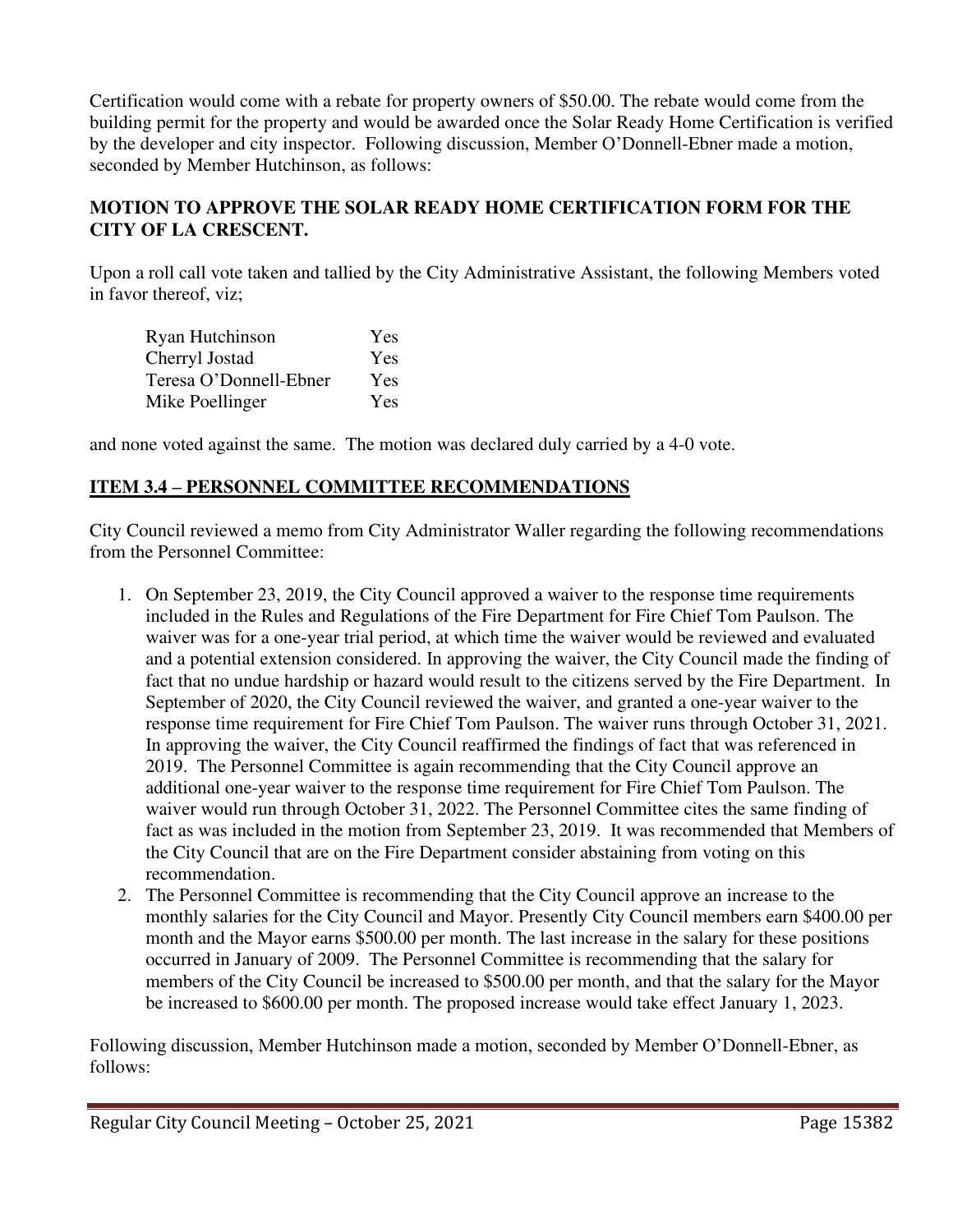#### **MOTION TO APPROVE AN ADDITIONAL ONE YEAR WAIVER TO THE RESPONSE TIME REQUIREMENTS INCLUDED IN THE RULES AND REGULATIONS OF THE FIRE DEPARTMENT FOR FIRE CHIEF TOM PAULSON ALLOWING THE RESPONSE TIME TO BE 10 MINUTES FROM THE FIRE STATION IN LIEU OF 8 MINUTES WHICH WAS INITIALLY APPROVED BY CITY COUNCIL ON SEPTEMBER 23, 2019 AND THAT THE ADDITIONAL ONE YEAR WAIVER WOULD RUN THROUGH OCTOBER 31, 2022.**

Upon a roll call vote taken and tallied by the City Administrative Assistant, the following Members present voted in favor thereof, viz;

| Ryan Hutchinson        | Yes        |
|------------------------|------------|
| Cherryl Jostad         | Yes        |
| Teresa O'Donnell-Ebner | <b>Yes</b> |

Mayor Mike Poellinger abstained from voting, and none voted against the same. The motion was declared duly carried by a 3-0 vote.

In approving the above Motion, the City Council made the following finding of fact: that no undue hardship or hazard will result to the citizens served by the Fire Department.

City Attorney Wieser then reviewed with City Council Ordinance No. 554 which would increase the pay of the Mayor and members of the City Council by \$100.00 per month. City Attorney Wieser also reviewed the existing Ordinance with City Council, along with the statutory process for increasing pay for elected officials. Member O'Donnell-Ebner explained that she had obtained salary information from the League of Minnesota Cities and would like to circulate to the Council members. Following discussion, Member Hutchinson made a motion to approve the increase. Motion failed for lack of a second.

Following discussion, Member O'Donnell-Ebner made a motion, seconded by Member Hutchinson, as follows:

### **MOTION TO CONTINUE THIS ITEM TO THE NEXT CITY COUNCIL MEETING ON NOVEMBER 8, 2021.**

Upon a roll call vote taken and tallied by the City Administrative Assistant, the following Members voted in favor thereof, viz;

| Ryan Hutchinson        | <b>Yes</b> |
|------------------------|------------|
| Cherryl Jostad         | Yes        |
| Teresa O'Donnell-Ebner | Yes        |
| Mike Poellinger        | Yes        |

and none voted against the same. The motion was declared duly carried by a 4-0 vote.